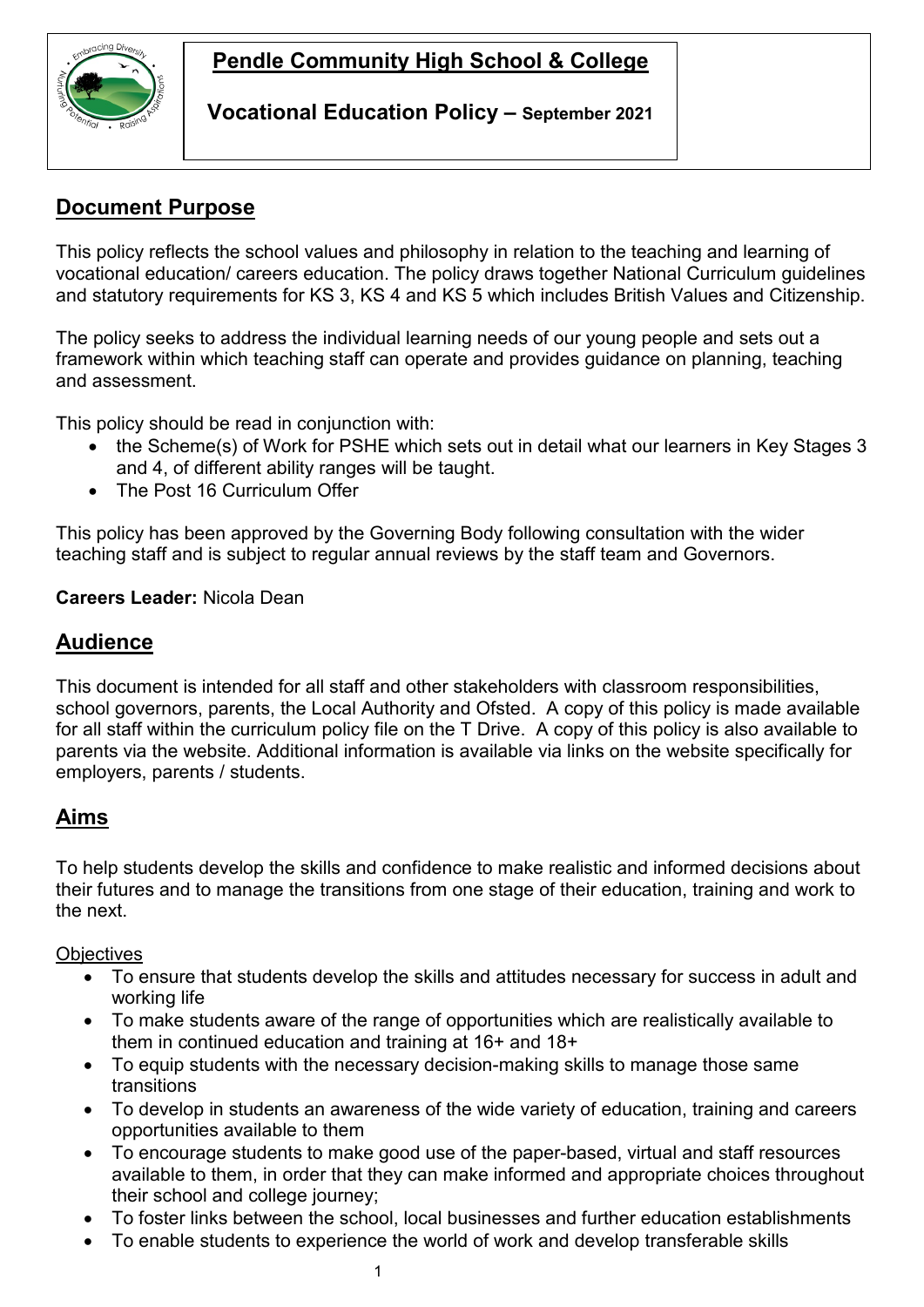- To ensure that wherever possible, all young people leave the school to enter employment, further education or training;
- To maintain a culture of high aspirations;
- To promote equality of opportunity, celebrate diversity, challenge stereotypes and ensure all students who require any extra assistance and guidance to reach their potential, receive it.

## **Plan**

|                                             | Autumn                                                                                                                                                                                                                                                                                                                                                                              | Spring                                                                                                                                                                                                                                                                        | Summer                                                                                                                                                                                                                                                                                                                                                                                             |
|---------------------------------------------|-------------------------------------------------------------------------------------------------------------------------------------------------------------------------------------------------------------------------------------------------------------------------------------------------------------------------------------------------------------------------------------|-------------------------------------------------------------------------------------------------------------------------------------------------------------------------------------------------------------------------------------------------------------------------------|----------------------------------------------------------------------------------------------------------------------------------------------------------------------------------------------------------------------------------------------------------------------------------------------------------------------------------------------------------------------------------------------------|
| Year 7                                      | <b>PSHE</b>                                                                                                                                                                                                                                                                                                                                                                         | <b>PSHE</b>                                                                                                                                                                                                                                                                   | <b>PSHE</b>                                                                                                                                                                                                                                                                                                                                                                                        |
|                                             | <b>New Beginnings</b><br><b>Exploring emotions about</b><br>starting a new school, the school<br>and people they have left<br>behind.                                                                                                                                                                                                                                               | <b>Healthy Eating,</b><br><b>Physical Fitness and</b><br><b>Mental Health</b>                                                                                                                                                                                                 | <b>Living in the Wider</b><br>World<br>Money Matters,<br>Banks, Money and<br>its Uses.                                                                                                                                                                                                                                                                                                             |
|                                             | Developing confidence in finding<br>their way around in the new<br>school environment.                                                                                                                                                                                                                                                                                              | Explore the principles<br>of a healthy diet and<br>the risks associated<br>with a poor diet.<br>The characteristics<br>and mental and<br>physical benefits of an<br>active lifestyle.                                                                                         |                                                                                                                                                                                                                                                                                                                                                                                                    |
| Year 8 and 9<br>2 year rolling<br>programme | Career interview process (year<br>9) as part of each annual EHCP<br>review<br><b>PSHE</b><br><b>Respectful</b><br>relationships<br>Giving and receiving feedback<br>To explore the positive and<br>healthy characteristics in<br>friendships (including online)<br>Practical steps to take in a range<br>of different contexts to improve<br>or support respectful<br>relationships | Career interview<br>process (year 9) as<br>part of annual EHCP<br>review<br><b>PSHE</b><br><b>Healthy Eating,</b><br><b>Physical Fitness and</b><br><b>Mental Health</b><br>The positive<br>association between<br>physical activity and<br>promotion of mental<br>wellbeing. | Career interview<br>process (year 9) as<br>part of annual EHCP<br>review<br><b>PSHE</b><br><b>Living in the Wider</b><br>World<br>Career Education<br>Working as a team<br>Exploring job<br>opportunities<br><b>Basic First Aid</b><br>How to make a clear<br>and efficient call to the<br>emergency services.<br>Concepts of basic first<br>aid for common<br>injuries including head<br>injuries |
| Year 10                                     | <b>PSHE</b><br><b>Agored Cymru - Work Related</b><br><b>Education</b>                                                                                                                                                                                                                                                                                                               | English - CV<br>workshops<br><b>PSHE</b>                                                                                                                                                                                                                                      | <b>PSHE</b><br><b>Agored Cymru -</b><br><b>Work Related</b>                                                                                                                                                                                                                                                                                                                                        |
| Year 11                                     | <b>Exploring Job opportunities</b>                                                                                                                                                                                                                                                                                                                                                  | <b>Agored Cymru -</b><br><b>Work Related</b><br><b>Education</b>                                                                                                                                                                                                              | <b>Education</b><br><b>Exploring Job</b><br>opportunities                                                                                                                                                                                                                                                                                                                                          |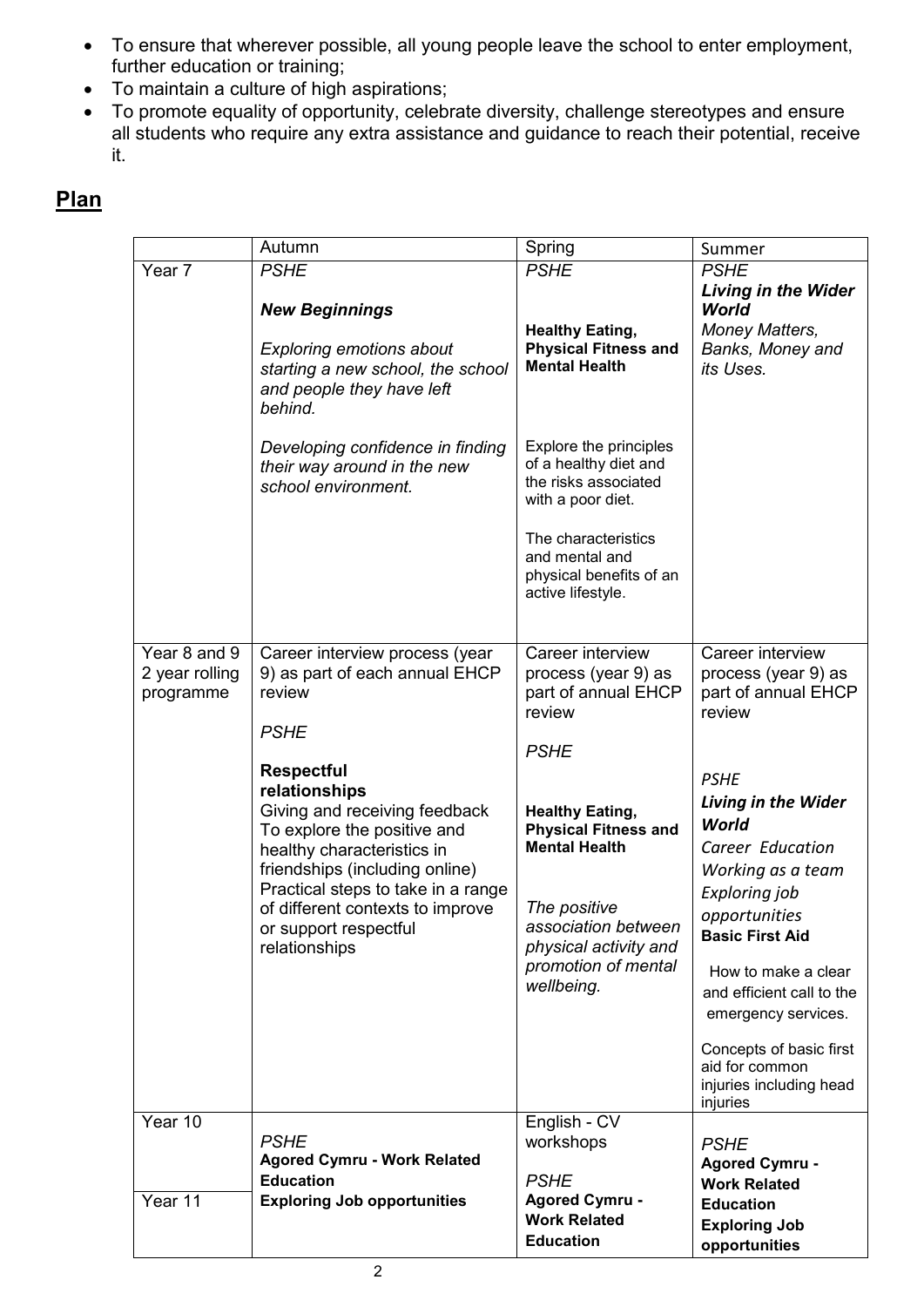|                                          | Pre Entry level students AQA<br>awards - Work related learning                                                                                                                                   | <b>Exploring Job</b><br>opportunities<br><b>Pre Entry level</b><br>students AQA<br>awards - Work<br>related learning           | <b>Pre Entry level</b><br>students AQA<br>awards - Work<br>related learning |  |
|------------------------------------------|--------------------------------------------------------------------------------------------------------------------------------------------------------------------------------------------------|--------------------------------------------------------------------------------------------------------------------------------|-----------------------------------------------------------------------------|--|
|                                          | Over the two years students will come into contact with at least 1 employer and<br>visit at least one place of work                                                                              |                                                                                                                                |                                                                             |  |
|                                          | Autumn                                                                                                                                                                                           | Spring                                                                                                                         | Summer                                                                      |  |
| Year 12<br>Year 13<br>Year 14<br>Year 14 | Planning for personal<br>development<br>*Visits from and to Employers<br>*Work experience<br>Applying for college / jobs                                                                         | *Visits from and to<br>local employers<br><b>Application process</b><br>Interview practice<br>CV workshops<br>*Work experience | *Visits from and to<br>local employers<br>CV workshops<br>Work experience   |  |
|                                          | Over the three years students will come into contact with at least 1 employer,<br>participate in at least 1 work visit, at least 2 internal work experiences and 3<br>external work experiences. |                                                                                                                                |                                                                             |  |
| *Delivery                                | Whilst we remain in the Covid 19 Pandemic, it will at times be necessary to<br>make adaptions to how the programme is delivered such as using virtual<br>platforms to engage in activities       |                                                                                                                                |                                                                             |  |

### **Time Allocation / Cross-Curricular Links**

The subject of vocational education is taught through the PSHE curriculum in KS3 and KS4. In post 16 students follow a curriculum and accreditation based around the 'Preparing for Adulthood' agenda. Independent learners work towards: functional skills in literacy, numeracy and ICT. Students complete at varying levels (Entry level 2 to level 2), Personal Development and Employability Skills qualification – Prince's Trust Entry level 3 to level 2. The modules selected are bespoke to the learners' needs and incorporate a balance of the four Preparing for Adulthood themes. In addition, the students will complete suitable work placements within and external to the college. Supported learners (below entry level 2), follow a study programme to develop independent living and life skills. This programme is for students for whom either substantial qualifications or preparation for employment are not, at this stage in their lives, a suitable option. Within the study programme, students continue to develop practical [communication skills,](http://qualifications.pearson.com/en/qualifications/edexcel-personal-and-social-development/communication-skills-entry-1.html) [ICT](http://qualifications.pearson.com/en/qualifications/edexcel-personal-and-social-development/ict-skills-entry-1.html)  [skills](http://qualifications.pearson.com/en/qualifications/edexcel-personal-and-social-development/ict-skills-entry-1.html) and [mathematical skills](http://qualifications.pearson.com/en/qualifications/edexcel-personal-and-social-development/mathematical-skills-entry-1.html) along with bespoke modules from the four Preparing for Adulthood themes. In addition, the students access suitable work related learning activities within college and if suitable, placements external to the college. During curriculum lessons staff make explicit links to potential jobs / careers where relevant. There are opportunities within each subject to embed careers education and all subject leaders have this on their subject development / action plans for the academic year 2021 -2022. All community visits use an element of the visit to explore potential job roles. During annual EHCP reviews students are encouraged to think of their possible routes into employment, so that relevant work experience can be sought to prepare them for their future adulthood.

This subject affords opportunities to link to other curriculum areas such as: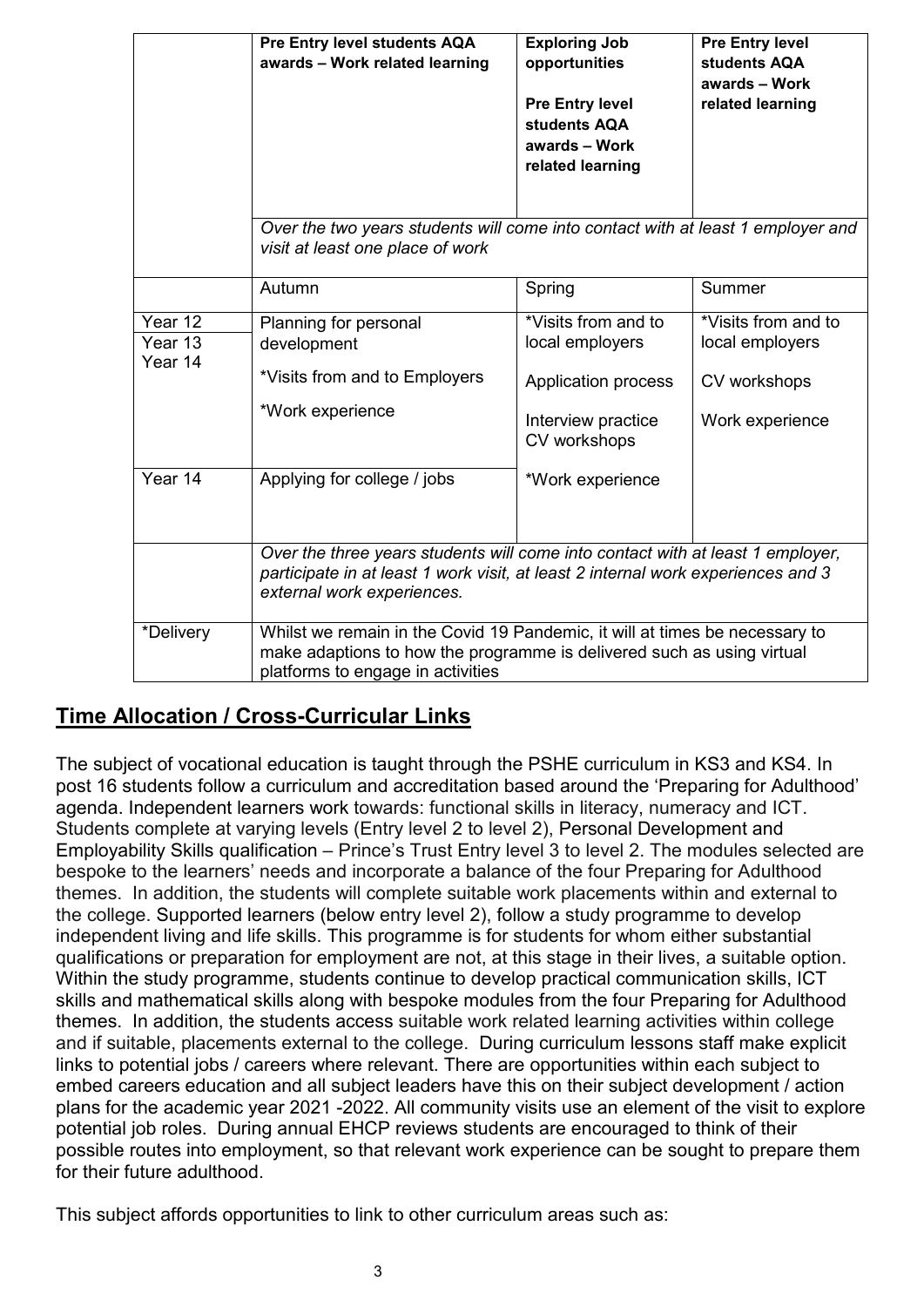- **Literacy** (e.g. Writing letters of application, looking at job adverts, completing application forms, practice interviews and using telephones to ring employers and colleges.)
- **Numeracy** (e.g. work-related scenarios such as cashing up correctly, measuring items accurately)
- **Digital Literacy** (e.g. Creating and delivering power point presentations, opening and sending emails, amending different word and publisher documents, using and adapting excel documents including creating equations)
- **PSHE** (e.g. Exploring a career choice that matches their own strengths, Healthy lifestyles exploring reasons why personal hygiene is important.)
- **RE** (e.g. Exploring different cultures, beliefs and how prejudice, discrimination and bullying can affect a person in the work place.)

#### **Work Experience**

The objective of Work Experience in KS5 is to provide students with an opportunity to experience the world of work first-hand, and to develop their employability skills. Where possible, a placement will match a student's career / job role interest, which they are considering for their own future. During the placement, students will develop their communication skills, learn about the expectations of a workplace and potentially develop some skills which are specific to their placement role.

All students will experience KS5 enterprise competitions and internal work experience relevant to each student's abilities. The curriculum provides learning opportunities linked to employability skills including catering, café, pizza shops, caretaking, horticulture, cleaning and office skills. Students will be placed in external work experience placements on a graduated level of support from fully supported to independent in a range of settings, (for example St John's Church, Boothman Park, LCC Catering group, Engie). Further work experience placements are continually sought.

During the external work experience placements, necessary and relevant health and safety information will be covered. Students complete a Work Experience log, where they are given the opportunity to reflect upon and share their experiences with classmates and staff.

#### The school guarantees impartial and independent advice

- Where appropriate, all pupils / students access CEIAG from a level 6 qualified Careers Advisor. This is obtained from the careers leader at Pendle Vale College.
- Where appropriate, students access careers advice at annual reviews from local college partners
- Inviting in ex-students to give their opinion and advice from their experience
- Promoting in the National Careers Service Website and Helpline
- Promotion of independent websites relevant to all career needs
- All staff have a part to play in the implementation of this policy through their role as form tutors and as subject specialists

# **Assessment, Recording and Reporting of Pupil Progress**

#### **Introduction - Monitoring Pupil Progress and Achievement**

At Pendle Community High School & College, we have a good knowledge of the strengths and areas for development of individual learners. From this, accurate judgements can be discerned to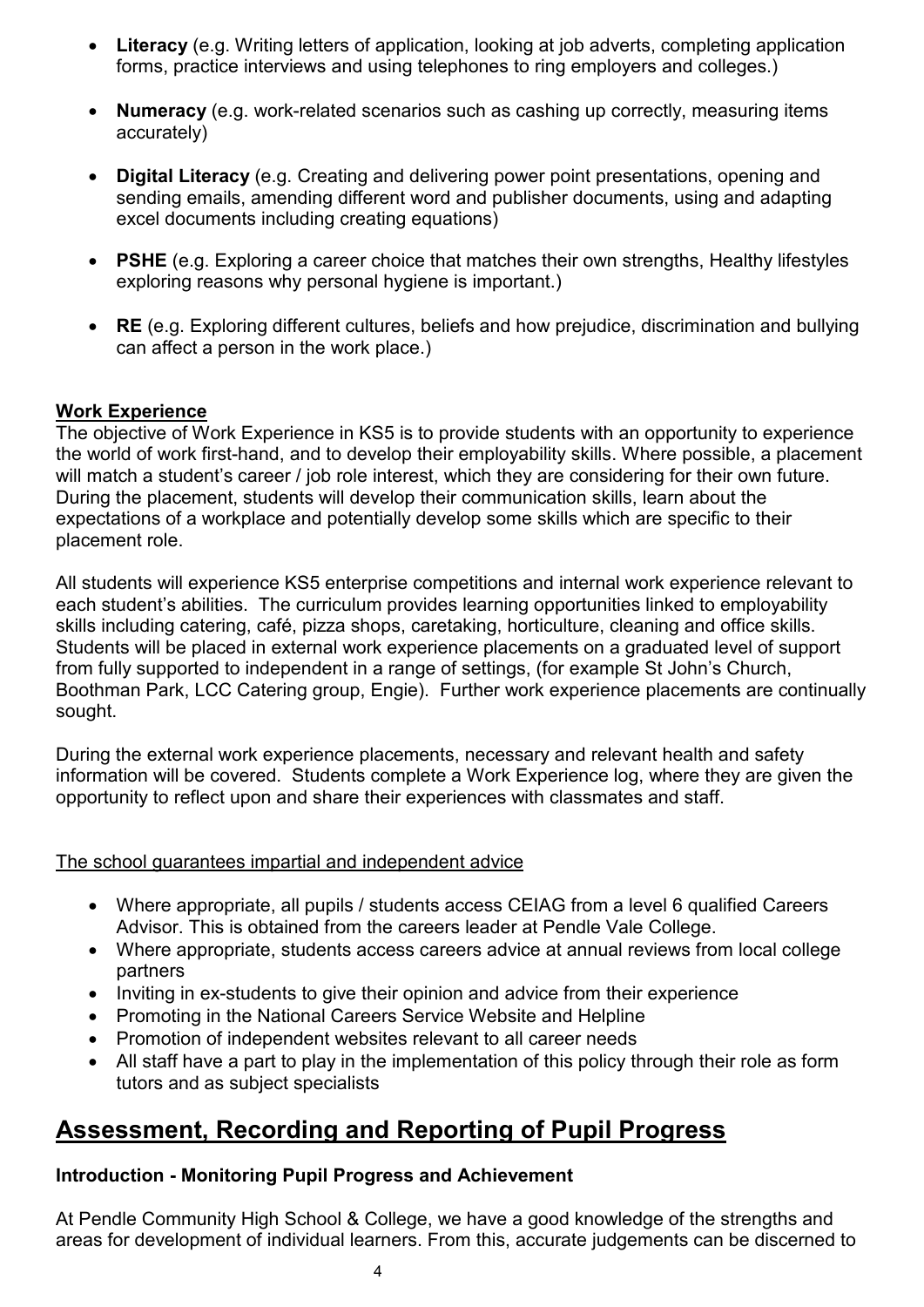ensure targets are sufficiently challenging to meet staff's high expectations through:

- Continuous Teacher assessment at KS 3 and 4 via PSHE "I can" statements recorded on the management information system Onwards and Upwards
- External assessment leading to nationally recognised accreditation at KS4 and 5
- The monitoring and evaluation of Individual Education Plans (IEPs) and annual review documents

In addition, summative information can be found through:

- End of Key Stage 4 & 5 Record of Achievements
- The Annual Review of a learner's Education, Health & Care Plan.
- Through the annual End of Year Report.
- The school and college use Compass + to record the planned and experienced careers activities. Individual reports are obtained from here to supplement other reports

Additional supporting comments can be gathered through:

- Regular Parents' Evenings.
- Comments and input from parents and other professionals.

These contribute to supporting the staff team to fully monitor, evaluate and record pupil's progress in the area of vocational education

## **Subject Development and Resources**

The whole school development of vocational / careers education and purchase of resources is planned through the annual Subject Development Planning cycle and expenditure evaluated as part of that process. The subject lead for PSHE and the Teacher with TLR for Post 16 will liaise closely to organise and purchase appropriate resources.

All resources will be kept in post 16 store cupboards/ tambour units.

Any additional resources required for the delivery of vocational / careers education must first be notified to the Subject Leader for PSHE and the Teacher with TLR for Post 16 before a purchase can be made.

# **Health and Safety**

The Subject Leader for vocational / careers education has a general responsibility for the application of the LA and School's Safety Policies within their subject area and are directly responsible to the Headteacher for the application of all health, safety and welfare measures and procedures within their own department/ area or work.

All employees working within the subject area and/ or specialist room have a responsibility to take reasonable care of their own health, safety (including suitable dress and footwear) and welfare of other persons who may be affected by their acts or omissions while at work. They also have a responsibility to co-operate with the Subject Leader so that employers can comply with their statutory duties and specific responsibilities in terms of Health and Safety as identified below: -

- All heavy boxes should be kept on the bottom two shelves in the tambour units.
- All equipment that is damaged must be reported to the Subject Leader.